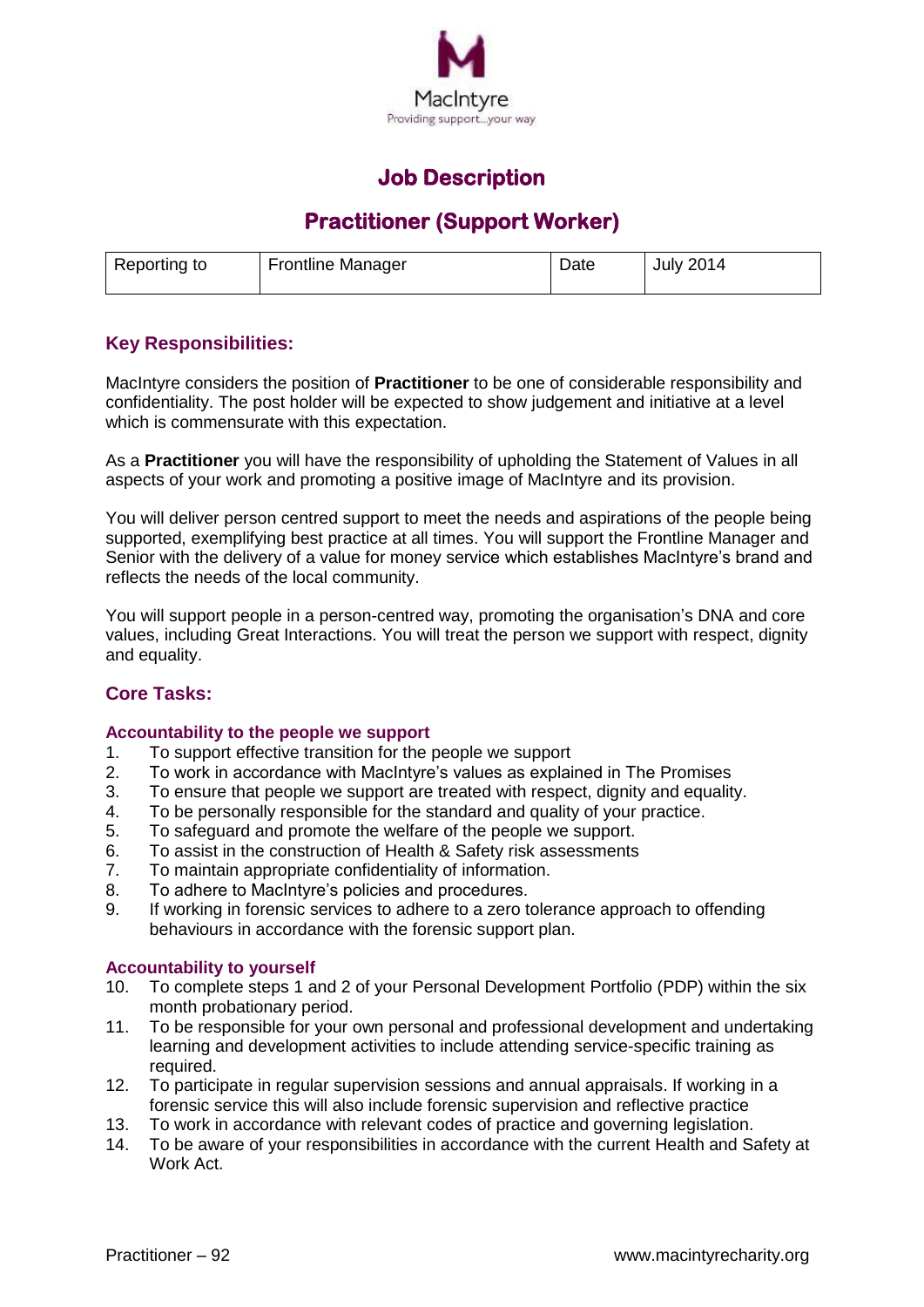

#### **Main Tasks:**

- 15. To be accountable and take responsibility for applying your learning, training and skills to support people in a way which embodies Great Interactions, through person-centred thinking and planning, using people's preferred method of communication. In forensic services this may also include Good Lives Model and Life Star.
- 16. To be focused always on outcomes for the people we support to promote increased choice and control. In forensic services exercising your judgement in order to balance the outcomes within the appropriate forensic guidelines.
- 17. Maintain professional boundaries at all times. If employed in forensic services you will have and maintain a full understanding of the forensic issues surrounding the people we support.
- 18. To support people in the development and review of their person-centred plans and to work in accordance with their agreed plans. Within forensic services this will also include ensuring you and delegated members of staff work to and maintain the forensic support plans of the people we support.
- 19. To support and assist each person to maintain a high standard of personal care, including intimate care, hygiene and physical well-being including where required support with moving and handling and the use of mobility aids and equipment.
- 20. To respond appropriately to medical or health concerns and, when authorised, administer drugs and medication and contribute and support therapeutic objectives in accordance with MacIntyre's policies and procedures.
- 21. To help plan and support holiday, vocational, learning and social arrangements for the people we support.
- 22. To have responsibility, if required, for the proper use and accounting of finances, including monies belonging to the people we support.
- 23. When required, to support people to complete domestic tasks and maintain their home/learning environment.
- 24. When required, to support people to make, prepare for and attend appointments and act as a role model with this.
- 25. To support people to develop and maintain relationships and to participate in and contribute to their local community. If working in forensic services this will include adhering to any specific requirements detailed in the forensic support plan.
- 26. When required, to act as a linkworker for named individuals, to oversee the coordination of their plans and/or to be their advocate and to improve the quality of their life.
- 27. To communicate with families, representatives and outside agencies in a professional and courteous manner.
- 28. When required, to take part in professional meetings/reviews and liaise with appropriate professionals. In forensic services to include monitoring meetings internally and externally for individuals supported.
- 29. To strictly adhere to MacIntyre's protection and safeguarding policies/procedures to include relevant service specific requirements such as forensic support plans, community treatment orders etc as appropriate.
- 30. To bring to the attention of a senior colleague any matter for concern over the wellbeing, safety or safeguarding of a person we support. To include if working in forensic services any incidents which may affect forensic risk.
- 31. To act professionally and work co-operatively as a member of a staff team, and contribute to a culture of open communication, to include constructive feedback for self and colleagues, including volunteers.
- 32. To participate in team meetings making a constructive and full contribution and adhere to team decisions.
- 33. To ensure that all filing and administrative systems and processes are maintained.
- 34. To assist with the development and implementation of agreed quality assurance/ development techniques within the service.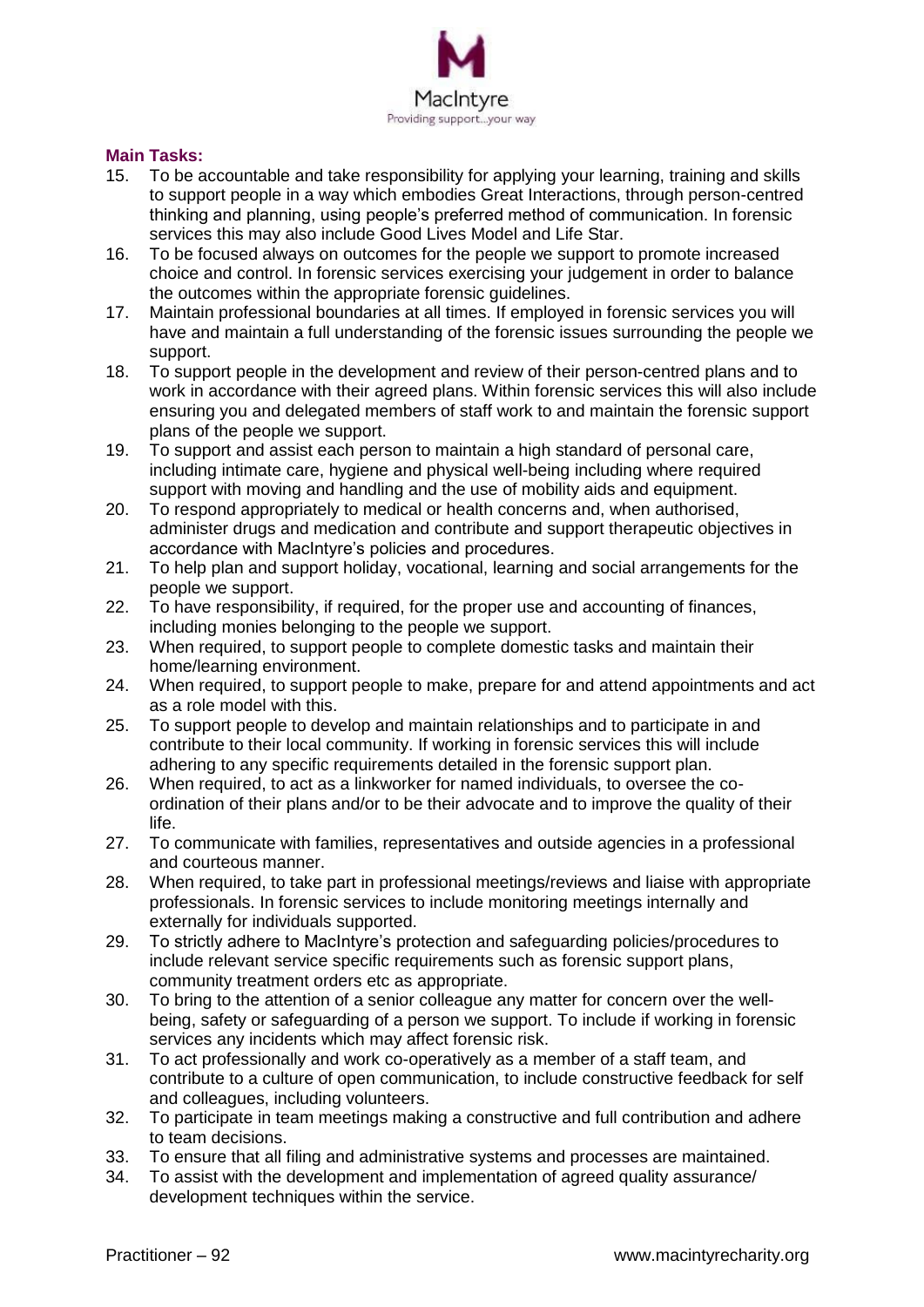

- 35. To participate in a flexible and person centred rota, across different locations and shifts where required, to meet the individual needs of the people we support.
- 36. When authorised, to work unsupervised and/or, having due regard to On Call procedures, to take appropriate responsibility for the proper running of the shift/session/activity.
- 37. To promote equality of opportunity, a respect for diversity and anti-oppressive practice.
- 38. To be aware of the regulatory frameworks within which you work, and to keep abreast of national, corporate and local developments which affect your work.
- 39. Where required and authorised, to drive the vehicles used by the people we support and to participate in ensuring the upkeep and maintenance of any such vehicles.
- 40. Where required to be responsible for the maintenance and use of any equipment within the service.
- 41. Learning Support roles will also be involved in the assessment, designing and implementing of individual learning programmes.
- 42. To undertake any other duties as requested by the Frontline Manager (or equivalent).

### **This Job Description incorporates the roles of:**

- Support Worker
- Support Worker (Forensic Services)
- Learning Support Assistant
- Learning Facilitator
- Learning Support Worker

**This job description is current as at the above date. In consultation with you it is liable to variation by MacIntyre to reflect actual, contemplated or proposed changes in or to your job.**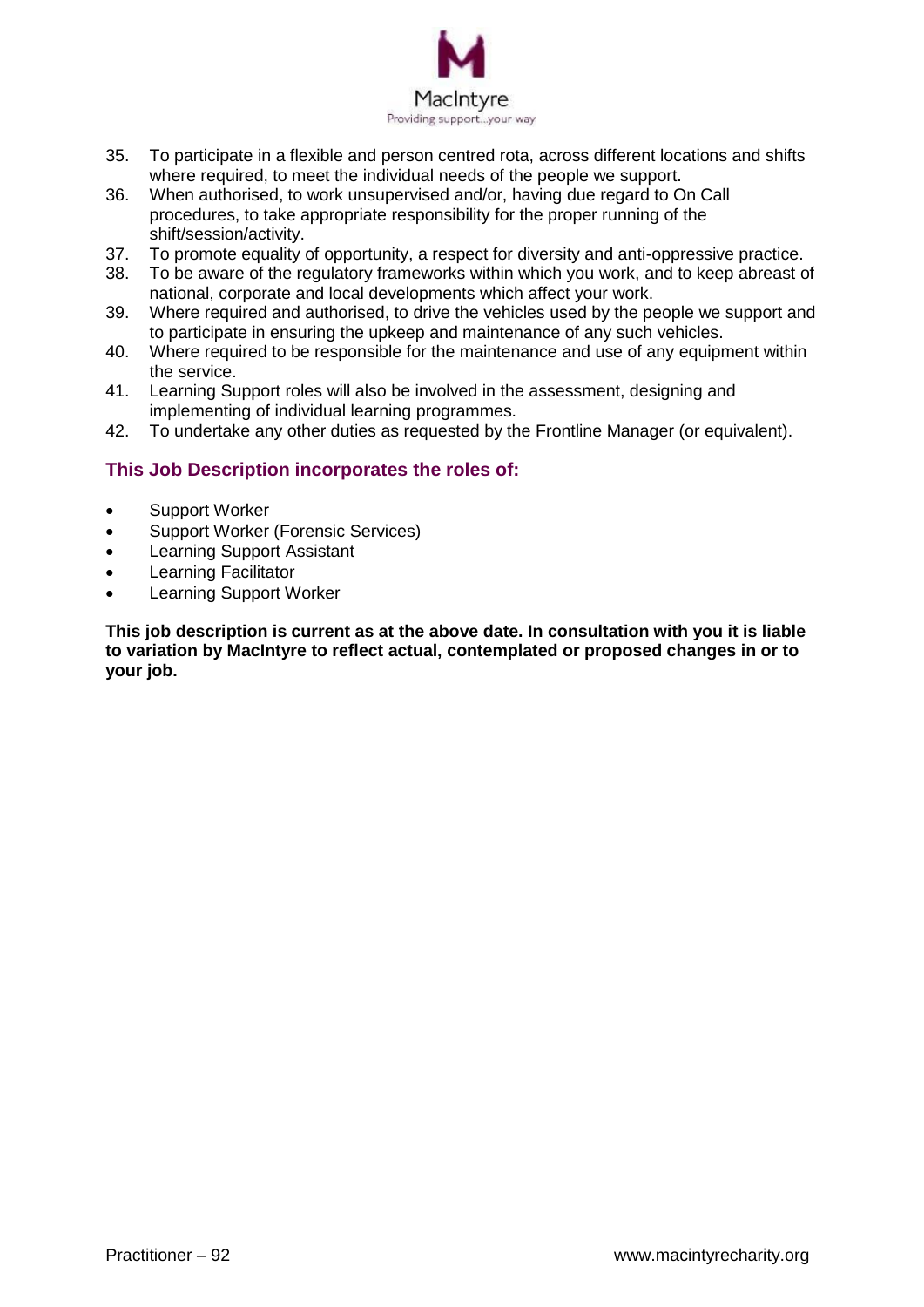

## **Person Specification: Role**

| <b>Abilities and Skills</b> | The key competencies required are set out in the next section.<br>$\bullet$                               |  |
|-----------------------------|-----------------------------------------------------------------------------------------------------------|--|
|                             | Knowledge of or an interest in working with the Criminal Justice<br>$\bullet$                             |  |
|                             | system (If applicable to your service)                                                                    |  |
|                             | Ability to identify and address training and development needs of<br>$\bullet$                            |  |
|                             | self. To include if applicable undertaking bespoke or specialist                                          |  |
|                             | forensic support training.                                                                                |  |
|                             | Ability to maintain professional boundaries at all times                                                  |  |
| Education,                  | <b>Essential</b>                                                                                          |  |
| Knowledge and               | An interest in the work which MacIntyre undertakes<br>$\bullet$                                           |  |
| <b>Experience</b>           | Where relevant, an Interest in working with the Criminal Justice<br>$\bullet$                             |  |
|                             | <b>System (Forensic Support Services)</b>                                                                 |  |
|                             | Demonstrable written and verbal communication skills.<br>$\bullet$                                        |  |
|                             | Able to maintain professional boundaries at all times<br>$\bullet$                                        |  |
|                             |                                                                                                           |  |
|                             | Able to follow policy and procedures<br>$\bullet$                                                         |  |
|                             | Excellent record keeping skills                                                                           |  |
|                             | <b>Desirable</b>                                                                                          |  |
|                             | Previous experience of working in social care with people who<br>$\bullet$<br>have learning disabilities. |  |
|                             | Previous experience of working with individuals who have learning<br>$\bullet$                            |  |
|                             | disabilities who are at risk of offending or have offended (If                                            |  |
|                             | applying to)                                                                                              |  |
|                             | Experience working with the Criminal Justice System (if<br>$\bullet$                                      |  |
|                             | appropriate to your Service).                                                                             |  |
|                             | A relevant professional qualification applicable the role<br>$\bullet$                                    |  |
| <b>Personal</b>             | A belief that people with learning disabilities have the right to<br>$\bullet$                            |  |
| <b>Characteristics</b>      | participate in making decisions about the services they receive                                           |  |
|                             | and to access opportunities including learning, training,                                                 |  |
|                             | employment and wider experiences.                                                                         |  |
|                             | A commitment to a person centred approach that is focused on                                              |  |
|                             | the needs of the people we support. If you are working within                                             |  |
|                             | forensic services this will also include adherence to specific                                            |  |
|                             | forensic requirements surrounding this practice as detailed in the                                        |  |
|                             | forensic support plan                                                                                     |  |
|                             | Ability to achieve relevant personal development and                                                      |  |
|                             | qualifications associated with the role, including service specific                                       |  |
|                             | requirements such as forensic needs.                                                                      |  |
|                             | The ability to work using a facilitative approach.<br>٠                                                   |  |
|                             | The ability to undertake reflective practice                                                              |  |
|                             | The ability to think creatively                                                                           |  |
|                             | A commitment to high service delivery for the people we support.                                          |  |
|                             |                                                                                                           |  |
|                             | A commitment to the implementation of MacIntyre's Equal<br>Opportunities Policy.                          |  |
| <b>Service Specific</b>     | The ability to work flexible hours including day's evenings, waking                                       |  |
| <b>Essential Criteria</b>   | $\bullet$<br>nights, weekends and bank holidays (as required)                                             |  |
|                             |                                                                                                           |  |
|                             | The ability to meet the needs of the people that we support at<br>$\bullet$                               |  |
|                             | times appropriate to their lifestyles.                                                                    |  |
|                             | Full, manual driving licence (If stated in the advertisement)                                             |  |
|                             | Own Transport (If stated in the advertisement)                                                            |  |